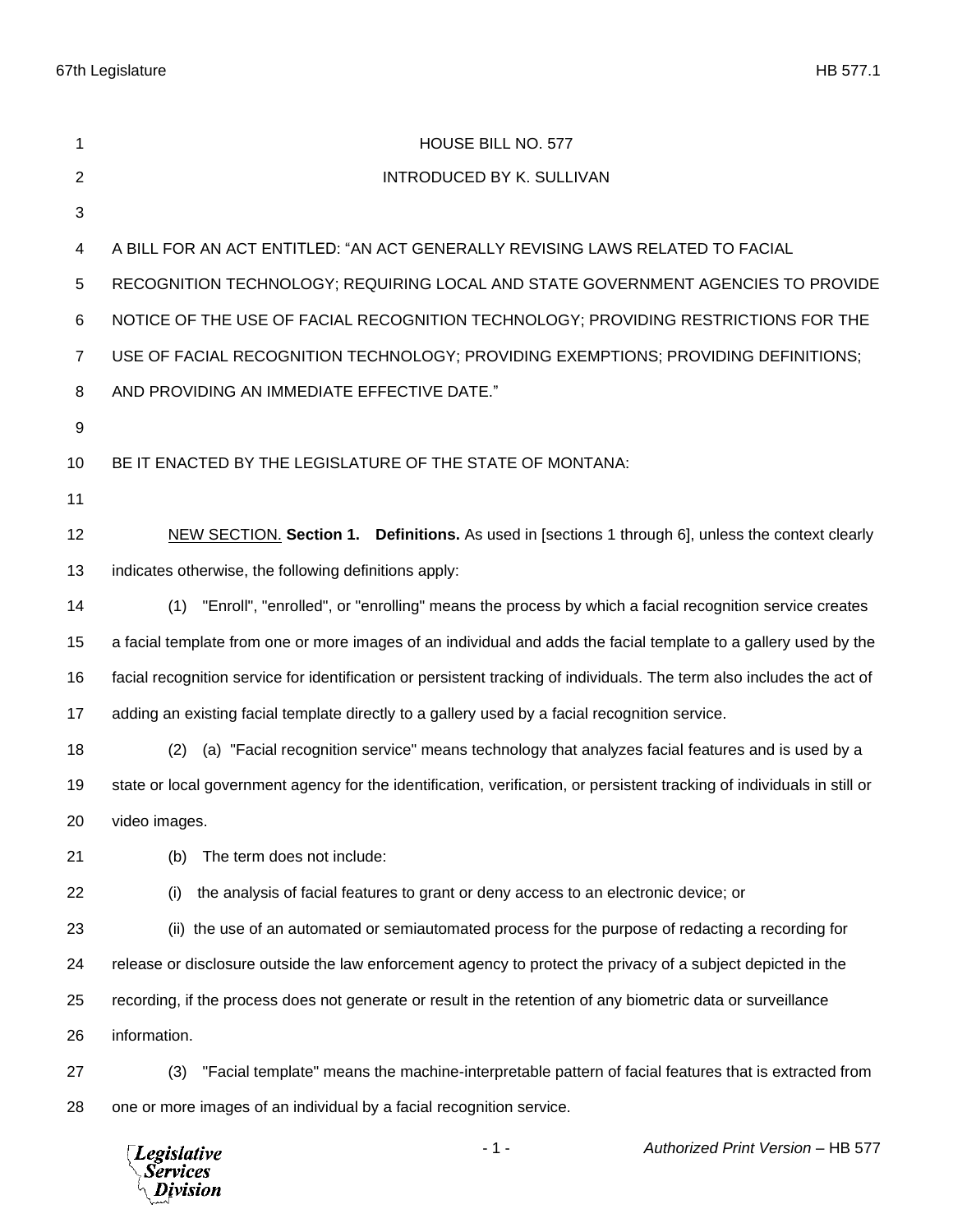67th Legislature HB 577.1

 (4) "Identification" means the use of a facial recognition service by a state or local government agency to determine whether an unknown individual matches an individual whose identity is known to the state or local government agency and who has been enrolled by reference to that identity in a gallery used by the facial recognition service. (5) "Meaningful human review" means review or oversight by one or more individuals who are familiar with the capabilities and limitations of the facial recognition service and who have the authority to alter the decision under review. (6) (a) "Ongoing surveillance" means the use of a facial recognition service to track the physical movements of a specified individual through one or more public places over time, whether in real time or through application of a facial recognition service to historical records. (b) The term does not include a single recognition or attempted recognition of an individual if no attempt is made to subsequently track that individual's movement over time after they have been recognized. (7) "Persistent tracking" means the use of a facial recognition service by a state or local government agency to track the movements of an individual on a persistent basis without identification or verification of that individual. This method of tracking becomes persistent as soon as: (a) the facial template that permits the tracking is maintained for more than 48 hours after first enrolling that template; or (b) data created by the facial recognition service is linked to any other data in which the individual who has been tracked is identified or identifiable. (8) "Recognition" means the use of a facial recognition service by a state or local government agency to determine whether an unknown individual matches: (a) an individual who has been enrolled in a gallery used by the facial recognition service; or (b) a specific individual who has been enrolled in a gallery used by the facial recognition service. (9) "Verification" means the use of a facial recognition service by a state or local government agency to determine whether an individual is a specific individual whose identity is known to the state or local government agency and who has been enrolled by reference to that identity in a gallery used by the facial recognition service. 

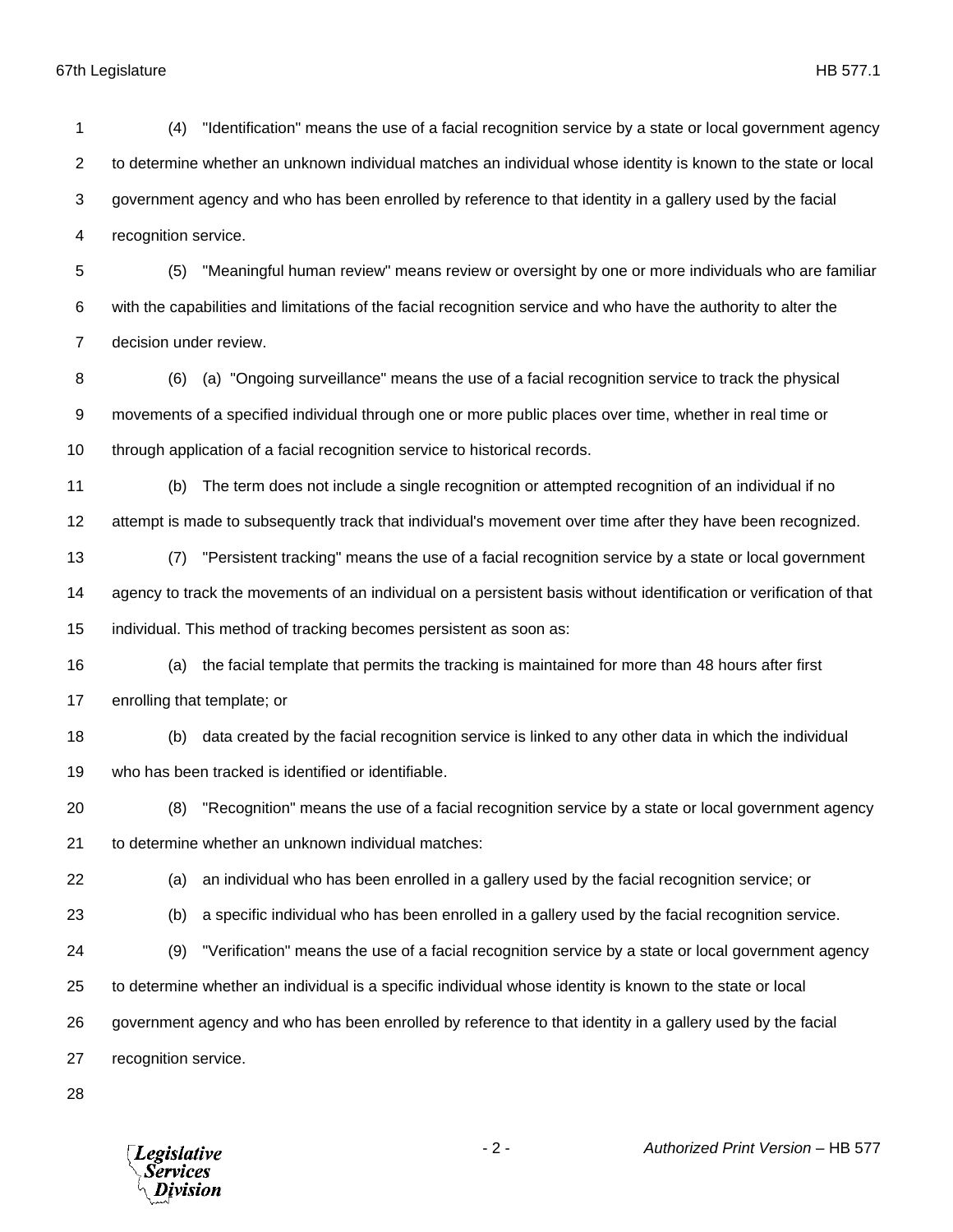## 67th Legislature HB 577.1

 NEW SECTION. **Section 2. Prohibitions.** (1) A state or local government agency may only use a facial recognition service for investigation of: (a) a missing or endangered person; (b) violent felonies; and (c) a person in the vicinity of a recent violent felony who may be connected to that crime. (2) A state or local government agency may not use a facial recognition service to engage in ongoing surveillance, conduct real-time or near real-time identification, or start persistent tracking unless: (a) a warrant is obtained authorizing the use of a facial recognition service for those purposes; (b) exigent circumstances exist; or (c) a court order is obtained authorizing the use of a facial recognition service for the sole purpose of locating or identifying a missing person or identifying a deceased person. A court may issue an ex parte order under this subsection (2)(c) if a law enforcement officer certifies and the court finds that the information likely to be obtained is relevant to locating or identifying a missing person or identifying a deceased person. (3) A state or local law enforcement agency may not use a facial recognition service to identify an individual based on a sketch or other manually produced image. (4) A state or local law enforcement agency may not substantively manipulate an image for use in a facial recognition service in a manner not consistent with the facial recognition service provider's intended use and training. (5) A state or local government agency may not apply a facial recognition service to an individual based solely on their religious, political, or social views or activities, participation in a particular noncriminal organization or lawful event, or actual or perceived race, ethnicity, age, disability, gender, sexual orientation, or other characteristics protected by law. (6) A state or local government agency may not use a facial recognition service to create a record describing an individual's exercise of rights guaranteed by the first amendment of the United States constitution. NEW SECTION. **Section 3. Meaningful human review requirement.** A state or local government agency using a facial recognition service to make decisions that produce legal effects concerning individuals shall ensure that those decisions are subject to meaningful human review.

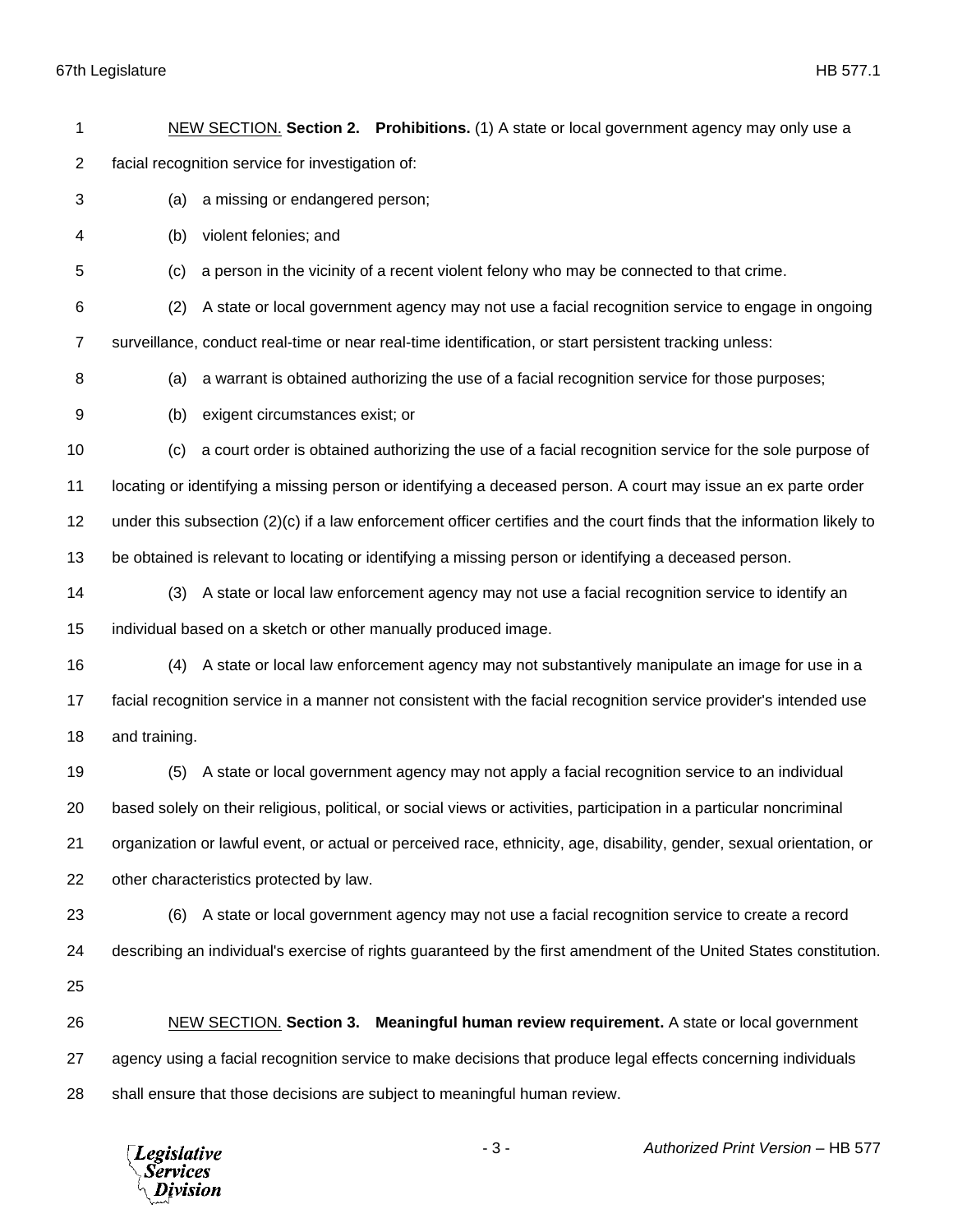| 1              |                                                                                                                     |
|----------------|---------------------------------------------------------------------------------------------------------------------|
| $\overline{2}$ | NEW SECTION. Section 4. Criminal case and warrant requirements. A state or local government                         |
| 3              | agency shall disclose their use of a facial recognition service on a criminal defendant in a timely manner prior to |
| 4              | trial.                                                                                                              |
| 5              |                                                                                                                     |
| 6              | NEW SECTION. Section 5. Public notice requirements. (1) A state or local government agency                          |
| $\overline{7}$ | seeking to use a facial recognition service for investigation purposes shall notify the public 30 days prior to     |
| 8              | initiating the use of a facial recognition service.                                                                 |
| 9              | (2)<br>The public notice must include the following:                                                                |
| 10             | the name of the facial recognition service vendor;<br>(a)                                                           |
| 11             | the specific purpose and proposed use of the facial recognition service and its intended benefits;<br>(b)           |
| 12             | the locations in which the technology is, or will be, deployed;<br>(c)                                              |
| 13             | a statement from the vendor disclosing the facial recognition service's rate of false matches and<br>(d)            |
| 14             | accuracy rates;                                                                                                     |
| 15             | a statement from the vendor disclosing any complaints or reports of bias regarding the service;<br>(e)              |
| 16             | and                                                                                                                 |
| 17             | (f)<br>methods for individuals who are legally impacted by the technology to contact the agency.                    |
| 18             |                                                                                                                     |
| 19             | NEW SECTION. Section 6. Exemptions. (1) This chapter does not apply to a state or local                             |
| 20             | government agency that:                                                                                             |
| 21             | is mandated to use a specific facial recognition service pursuant to a federal regulation or order or<br>(a)        |
| 22             | that is undertaken through partnership with a federal agency to fulfill a congressional mandate; or                 |
| 23             | uses a facial recognition service in association with a federal agency to verify the identity of<br>(b)             |
| 24             | individuals presenting themselves for travel at an airport or seaport.                                              |
| 25             | A state or local government agency shall provide public notice for the use of a facial recognition<br>(2)           |
| 26             | service pursuant to [section 5].                                                                                    |
| 27             |                                                                                                                     |
| 28             | NEW SECTION. Section 7. Codification instruction. [Sections 1 through 6] are intended to be                         |
|                | Authorized Print Version - HB 577<br>- 4 -<br><b>Legislative</b><br>Services<br>Division                            |